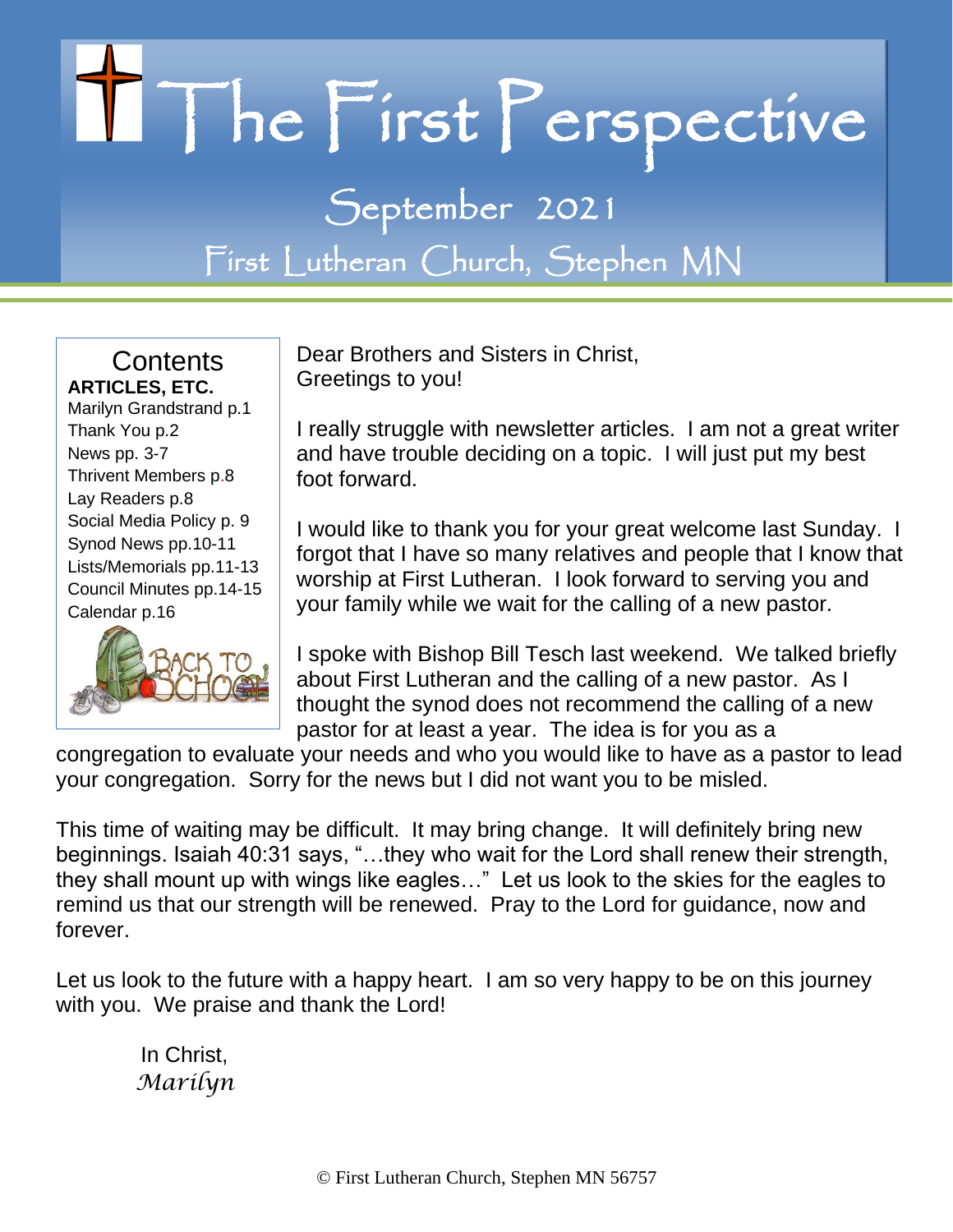# $T$ hank Dear First Lutheran Church,

You

You have helped carry out VIP's mission with your financial contribution! We thank you for your gift of \$55.02 received 08/03/2021. Over 600 children, women and men were helped in 2020 and we are on track to serve as many, or

more, in 2021. We provide victim advocacy, shelter, housing, parenting time programs, child advocacy and 24/7 crisis line because of supporters like you.

Furthermore, your cash donation expands in value as it becomes matching dollars for grant funding. Your gift works hard to help victims of domestic violence and sexual assault.

Sincerely, Staci Reay & Amy Beckius-Johnson Co-Directors Violence Intervention Project

Dear First Lutheran Church,

Thank you so very much for the generous donation towards the back-to-school project. The money was used to buy additional needed backpacks.

We work with the Salvation Army to provide backpacks and basic school supplies to kids in need in Marshall County for this back-to-school project. We anticipate providing supplies to over 70 kids this year.

Thank you for the donation and your help ensuring these kids get the supplies they need to be ready for a successful school year!

Sincerely, Stacey Urbaniak, Marshall County Services Case Aid

Aug. 9, 2021

 I just received the First Lutheran's Aug. newsletter. I appreciate getting it, thank you for sending it to me.

 Enclosed are two checks, which are both for the "Door Fund". One in Memory of Phyllis Sunsdahl, who was a friend of my mother's (Melba Dammann). The other check is in honor of Pastor Mike, who has given so many years to First Lutheran and the City of Stephen.

Kindest regards, Shirley Dammann Chamberlain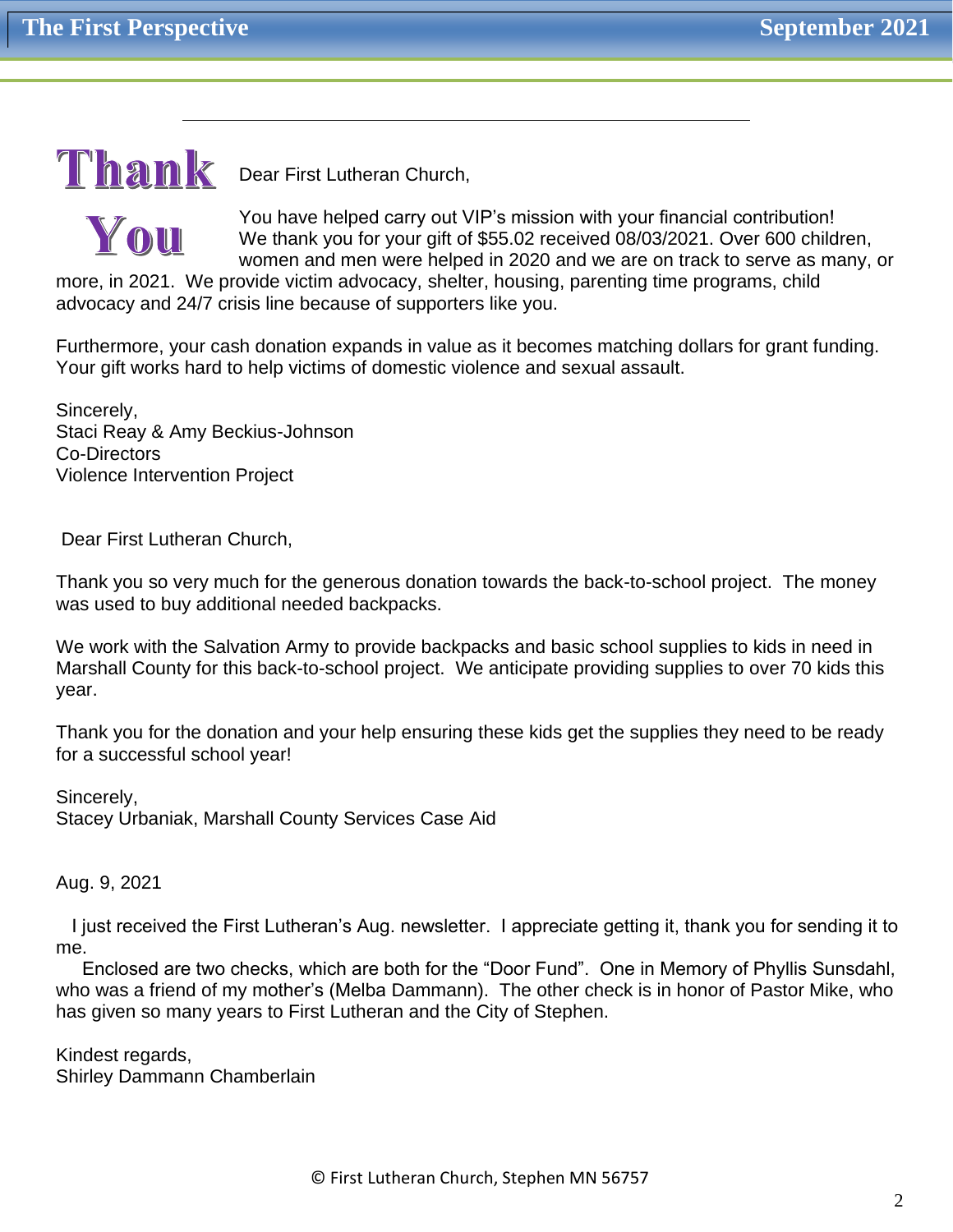

**Member News**

# **PRAYER CONCERNS**

Bryce Nelson, Jenny Johnson, Ed Heggen, Roy Ohman, Sandie Rud, Jim Brinkman, Wally Vagle, Kay Kroulik, Brooklyn Poe, Jim Jarshaw, Pat Kroulik, Mira Opp, James Parker, Shane Reuille, and for those deployed; Benjamin Hendricks, Luke Thompson, and for all those who are in need but are not listed here.

# **THOSE IN MILITARY SERVICE**

- Ben Hendricks, son of Brian & Jean Hendricks, Naval Base San Diego
- Todd Jensen, son of David & Penny Jensen
- John Johnson, son of Roger & Jane Smidt
- William Kotts, brother of Garry Kotts
- Luke Thompson, son-in-law of Garry & Sharon Kotts
- Kelsey Schendel, niece of Pr. Mike
- Please remember all our service men & women in prayer.

# **DO YOU HAVE NEWS TO SHARE?**

We are always looking for member news to share and hope to hear from you if you have some exciting news you would like to share with other members. Maybe it is a new child-grandchildgreat grandchild, wedding, baptism, or birth in your family that you would like others to know about. We would also like to hear from former members including those who grew up at FLC and have transferred their membership to other churches.

# **EMAILS & CELL PHONE NUMBERS NEEDED**

We are adding/updating email addresses and cell phone numbers to the church's database. Please send your contact information to [firstl@wiktel.com.](mailto:firstl@wiktel.com) Many e-mails and phone numbers have changed or need to be added since this was last done.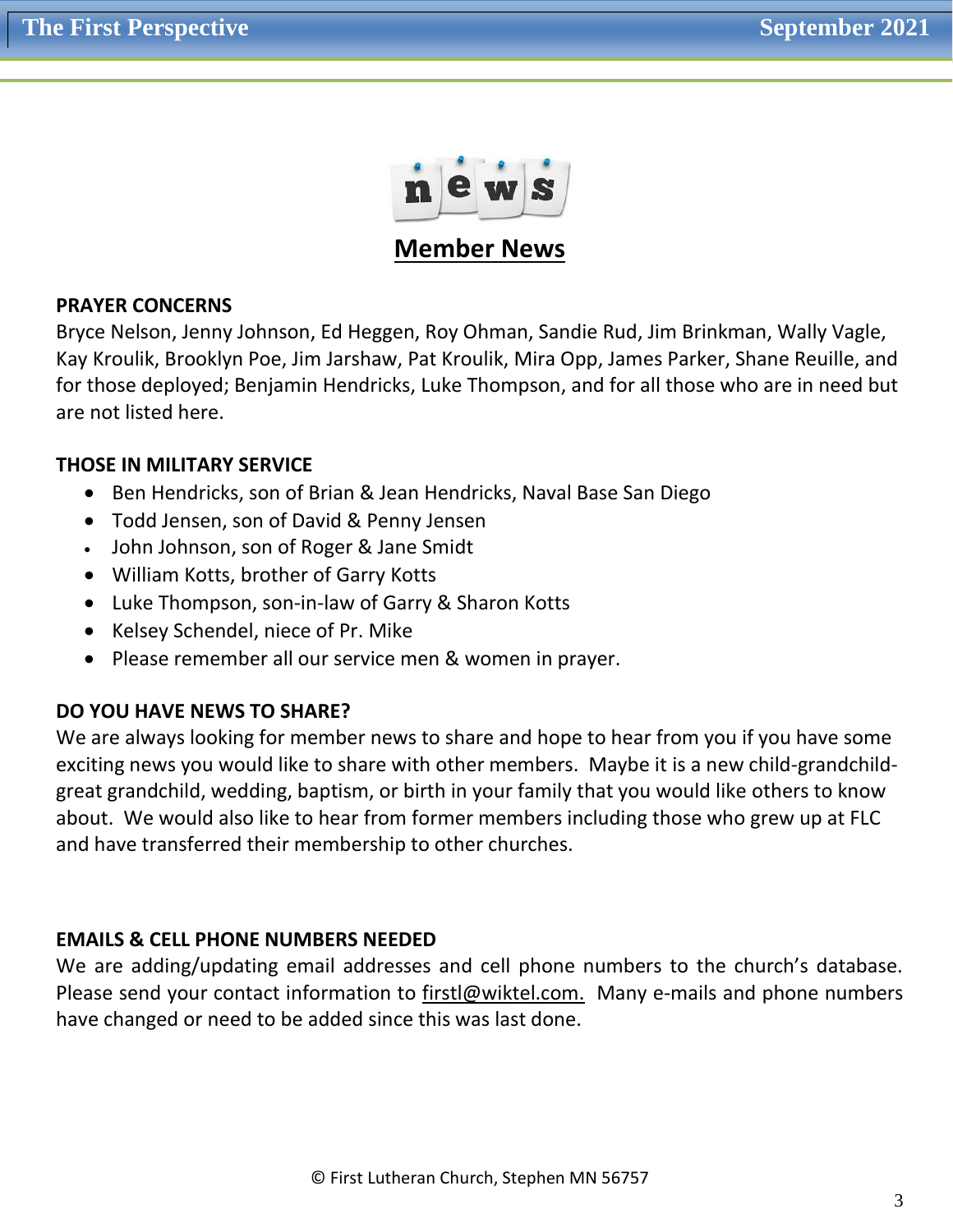# **Church News**



# *HARVEST FESTIVAL*

Big Changes for 2021 Harvest Festival

We missed the Harvest Festival in 2020 and we have a great plan for the 2021 Harvest Festival. Please mark Sunday,

September 19 on your calendar and we moved the meal to 4:30 to 6:30 pm. An evening meal will allow us to spread out those who want to enjoy the meal at the church. Of course, we will offer to-go meals for those more comfortable eating at home. We miss the fellowship of enjoying a meal together, but we also want to be safe. We will be serving ham, baked potatoes, baked beans, fresh fruit, coleslaw, buns, and bars. Please check the church for worker and food donation sign-up sheets. Many hands will help make the festival a success.

# **DATES TO REMEMBER**

9/01—Church Council 9/13–- Martha/Ruth Circle 9/14—Quilting 9/19—Harvest Festival 9/28--Quilting

# **MARTHA/RUTH CIRCLE**

Martha/Ruth Circle **will** meet in September for Bible Study. We will be meeting **Monday, September 13, 2021,** at 7:00 pm at Church. Our hostess is Ann Woinarowicz. The Bible Study will be presented by Jane Smidt based on scripture-related lessons from the former Andy Griffith television show. Social distancing observed.

# **BULLETIN SPONSORSHIPS AVAILABLE**

You may have noticed that the Sunday Bulletin is sponsored occasionally in honor or memory of family members. Past sponsorships have included honoring birthdays, deaths, weddings, births, and more. These sponsorships are \$20. Contact the office if you would like to become a sponsor.

# **FIRST LUTHERAN NEW BIBLE PROGRAM**

# **12 Minutes a Day.**

That's the time it takes to read the ENTIRE Bible in one year.

It's a small daily habit that has ripple effects throughout the day, week, month, and year. Carving out time for intentional Bible study brings focus, peace, and perspective to our days.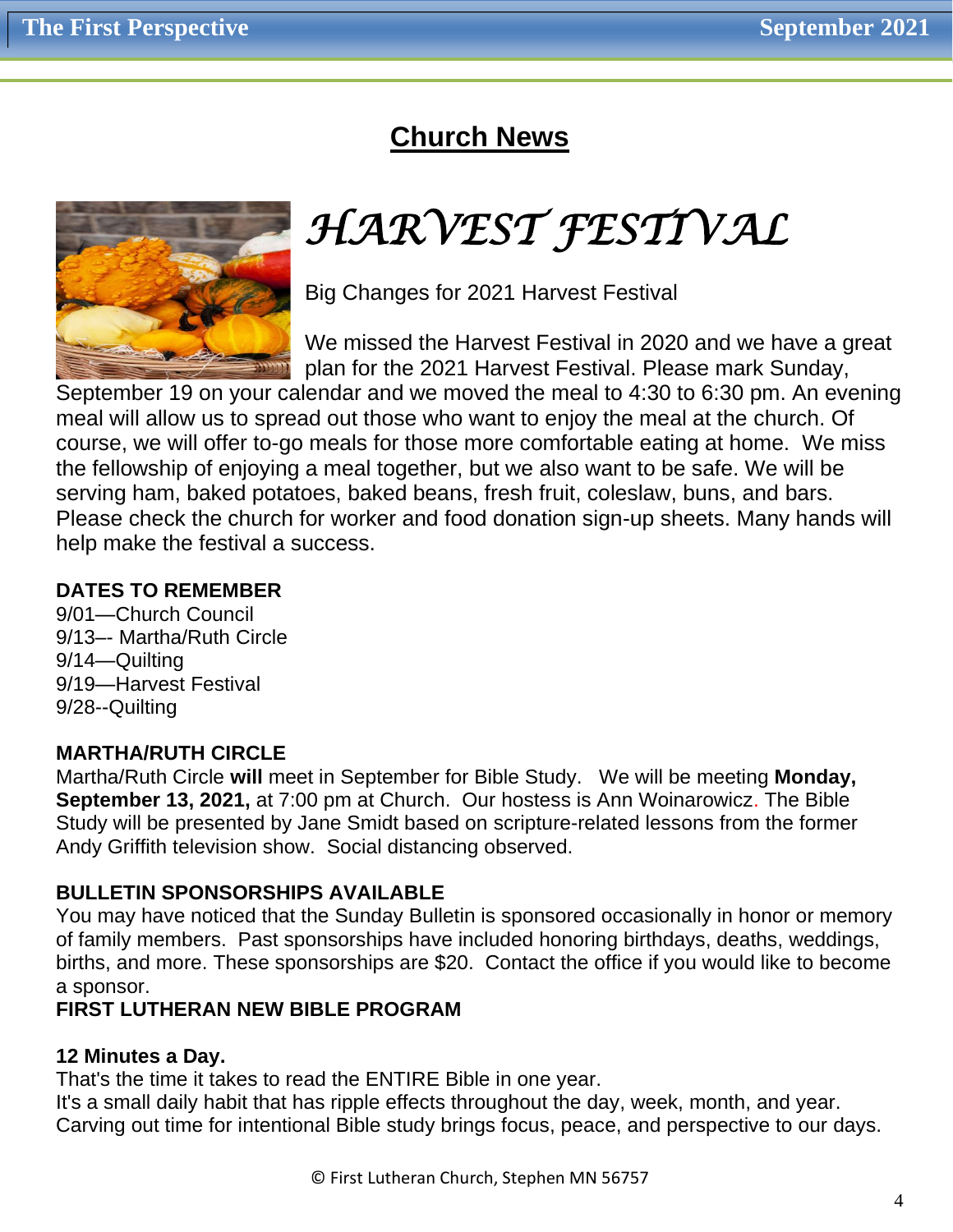# **12 Minutes of Bible study can change the entire tone of the day.**

It's a time to *PAUSE*. It's a time to *REMEMBER* what is really important. It's a time to *BUILD* positive momentum for the day.

First Lutheran has invested in a program that breaks down the Bible into weekly reading plans - different chapters or verses each day. This plan follows the Bible in chronological order, so you won't be reading it from start to finish; but moving around as events happened. Each month of plans will be sent out in the monthly newsletter and there will also be sheets located in the brochure rack just inside the East door for those that may not receive the newsletter or would like an extra set for a friend. Join us as we read the Bible together as a congregation/ community.

# **YOUTH PRINTER INK AND TONER RECYCLE PROGRAM**

The program for printer ink and toner has been updated and changed. There are several of the printer inks and toners that are no longer accepted**. Brands of toner accepted include: Brother, HP, Cannon and Lexmark. The ink jet brands accepted include: Canon, Epson, Hasler Neo Post, Lexmark, and HP.** We will no longer be recycling cell phones until further notice. You can drop off the used cartridges at First Lutheran Church. Funds go to the youth group.

# **YOUTH CELLPHONE RECYCLE PROGRAM**

We will again be recycling certain cell phones. **Smartphones, cell phones, iPads, tablets, Kindles, iPods, Apple Watches and MacBook**, regardless of age or condition will be accepted. Please drop off your phones at the church, there is a cupboard in the front entry you can leave them in. Proceeds will go to the FLC Youth. If you have any questions, please call: First Lutheran Church or Michelle Weberg at 478-4543.

# **LOOSE CHANGE**

The Loose Change canister will be available by the East Door for the loose change offering each month. September's Loose Change offering has been designated to Northland Rescue Mission. If you drop your loose change offering in the Secretary office door slot, please mark for loose change. Loose Change will also be collected on the third  $(3<sup>rd</sup>)$  Sunday of each month.

# **ALTAR COMMITTEE**

Please remember we will need to be changing the paraments and filling the candles like usual as before the pandemic. Communion is now back to "normal". We will continue to serve communion the first and third Sundays of the month, pre-covid style. Altar committee members will set up communion on the altar; we are not using the table any longer. Thank you.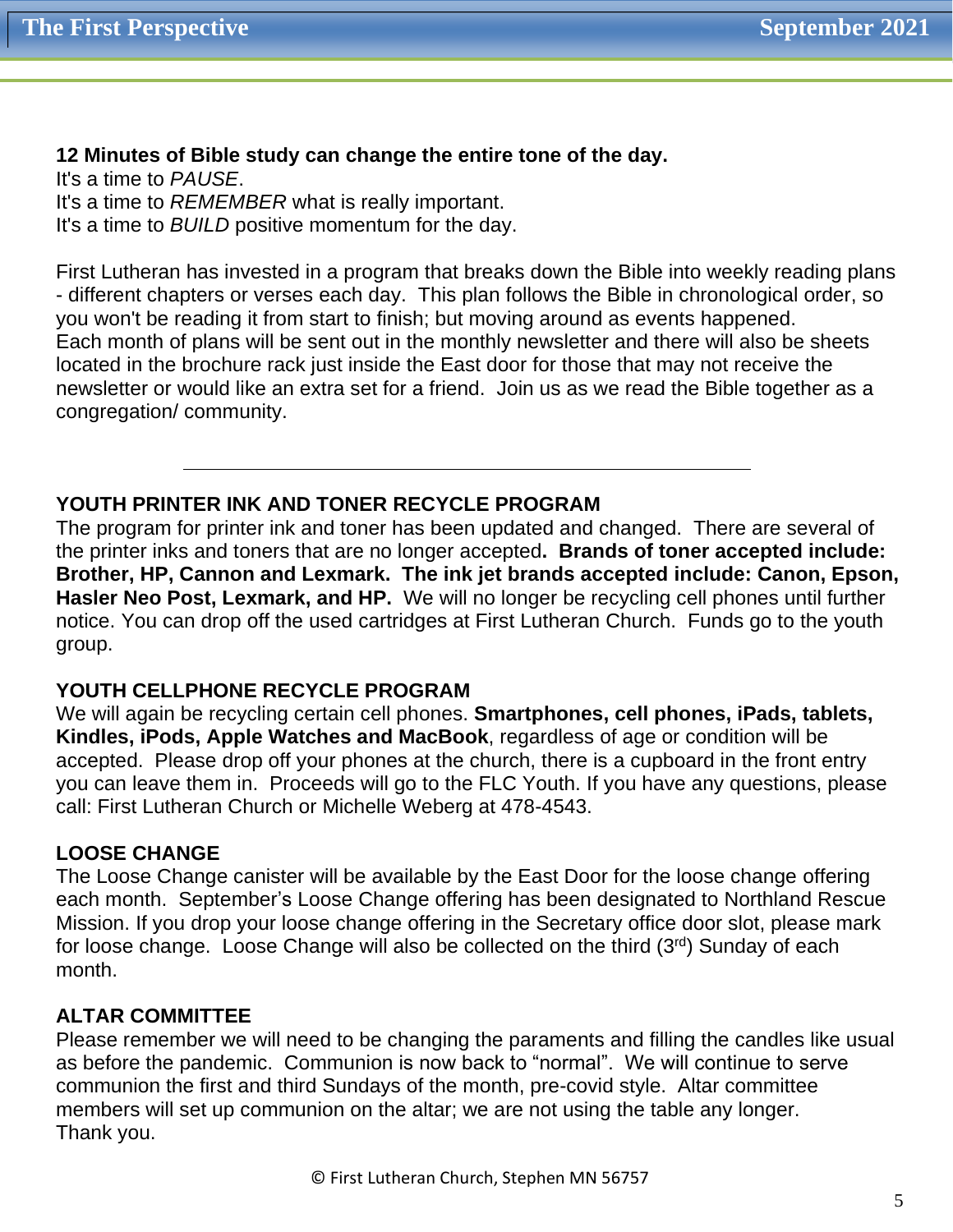## **DOOR FUND**

A Door Fund has been set up to replace the arched doors and the side door in the front entrance of the Church. The doors have been ordered and will tentatively be installed before winter. You may continue to make donations or memorials to this fund.

#### **NEW FUND**

A new fund has been started for a lighted/electronic sign, to replace the current church sign in gratitude for Pr. Mike's 36 years of service to FLC. Donations and memorials can be made to this fund.

# **FREENOTES HARMONY PARK**

Three instruments that were ordered have arrived. We will need help installing them. They will be placed on the south side of the church and will be available for the community to use. If you are interested in helping with the install, please contact Betsy Jensen via text or phone at 218-689-5375.

# **YOUTH NEWS**

#### **Boundless**

2022 ELCA Youth Gathering July 24-28, 2022 Minneapolis, MN

Attention all youth going into 9th grade and having finished 12th grade by 2022, the national youth gathering is gearing up and we need you.

We, the Lutheran churches of Lancaster, Hallock, Lake Bronson, Kennedy, Karlstad and Stephen will be working together as one group of youth.

We will rotate meetings and events at each church as we make plans for fund raisers. We can accomplish so much more together than individually.

Information will be coming in a form of letter so we can get an idea how many students will take advantage of this life-giving event. The website for the Youth Gathering is [www.elca.org/YouthGathering.](http://www.elca.org/YouthGathering)

Here are the plans for our first fund raiser. We are putting a calendar together. We would like you to sponsor a day. The day could be selected because it is your birthday or your parent's anniversary. The day could be sponsored because you have a favorite teacher. You can decide. You will need to contact the pastor of your church, to purchase the day or as many days as you would like, for the amount of the day. For example, if your birthday is on March 1st, the day would cost you \$1.00. If you purchased the 25th, it would be \$25.00. If the 25<sup>th</sup> were filled you could purchase any combination of dates to make 25 (5<sup>th</sup> and the 20<sup>th</sup> or the 10<sup>th</sup>, 5<sup>th</sup>, 3<sup>rd</sup> and  $2<sup>nd</sup>$ ) or the 25<sup>th</sup> of another month. We realize the gathering will have happened by the middle of summer, but we believe this is a fun fundraiser, we can celebrate all year.

You can purchase your dates as soon as you read this article. We will make every effort to fill the calendar by November 1st. Spread the word because the dates can be purchased by anyone interested. The Calendars with the completed dates will be for sale in December.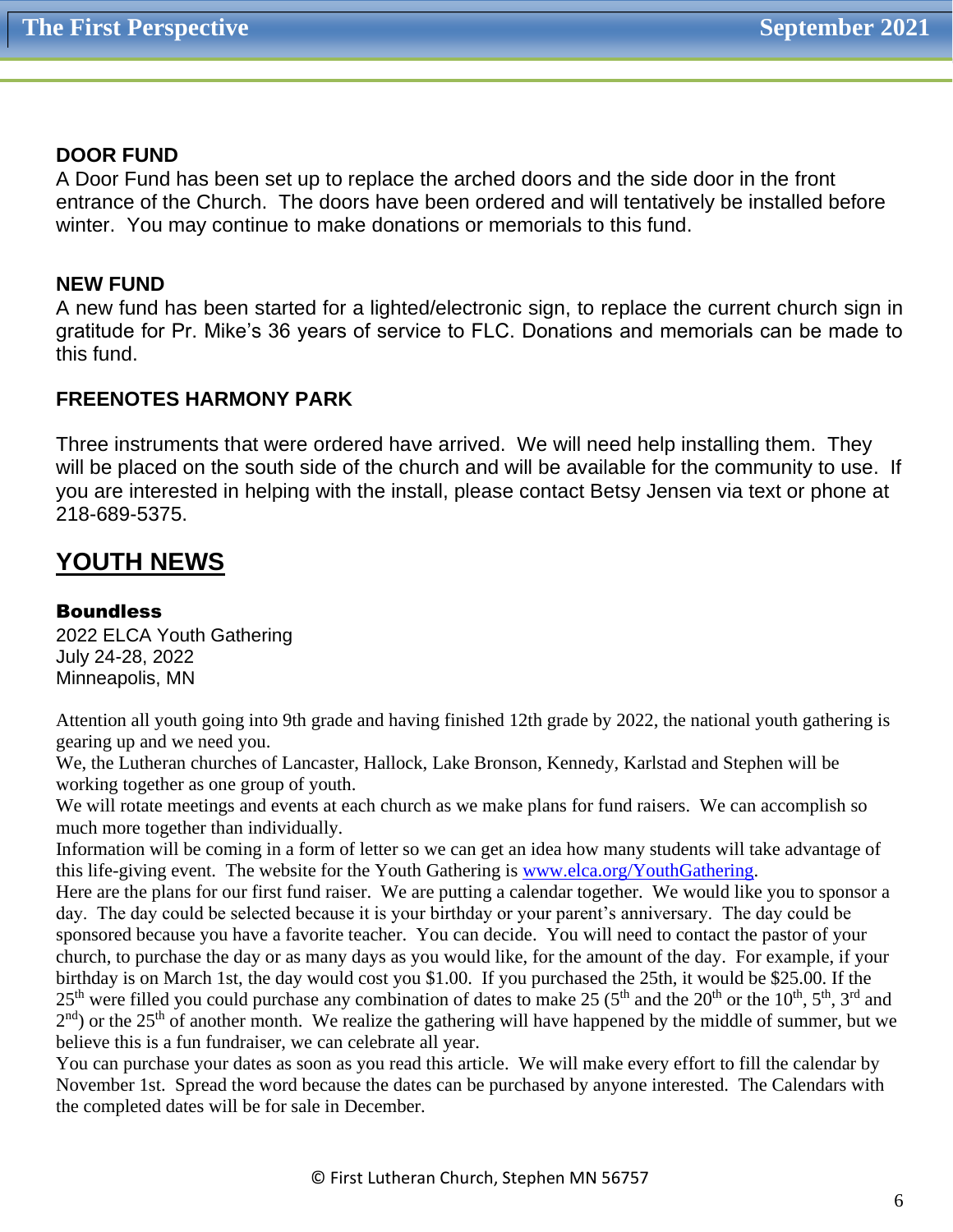# **SCHOOL KITS**

It's that time of the year. The school supplies are in stores now.

The School Kit list is on the table in the fellowship hall. Please bring your new(unused) items to the tote.

## **SOME IMPORTANT GUIDELINES TO REMEMBER**

- Please give new items only.
- Please do not donate items with any religious symbols, messages or your group's name.
- Please do not donate any items decorated with a U.S. flag, patriotic or military symbols, or references to the armed forces, including camouflage.
- Do not add other items or leave out any of the items listed.
- Do not enclose the kit or any of its contents in plastic bags.

#### **INCLUDE THE FOLLOWING IN EACH SCHOOL KIT**

**FOUR** 70-sheet spiral notebooks of wide- or college-ruled paper, approximately 8" x 10 ½"; **no loose-leaf paper**

**\*ONE** 30-centimeter ruler, or a ruler with centimeters on one side and inches on the other

**ONE** pencil sharpener

**\*ONE** pair of blunt scissors (safety scissors with embedded steel blades work well)

**FIVE** unsharpened #2 pencils with erasers; secure together with a rubber band

**FIVE** black or blue ballpoint pens (no gel ink); secure together with a rubber band

**ONE** box of 16 crayons

**ONE** 2 ½" eraser

#### *ONE* **sturdy drawstring backpack-style cloth bag, approximately 14" x 17" with shoulder straps (no standard backpacks)**

## **\*We could use a few scissors and rulers but have a lot left from last year.**

In our changing times, items can be bought online at Walmart, Target, Dollar Tree, etc. If you want to give a monetary donation, Ellen Anton will do the shopping for you. Questions can be sent to [ellenanton@hotmail.com](mailto:ellenanton@hotmail.com) or 478-2759.

# **PERSONAL CARE KITS**

The Personal Care Kit list is on the table in the fellowship hall. Please bring your new (unused) items to the tote.

# **SOME IMPORTANT GUIDELINES TO REMEMBER**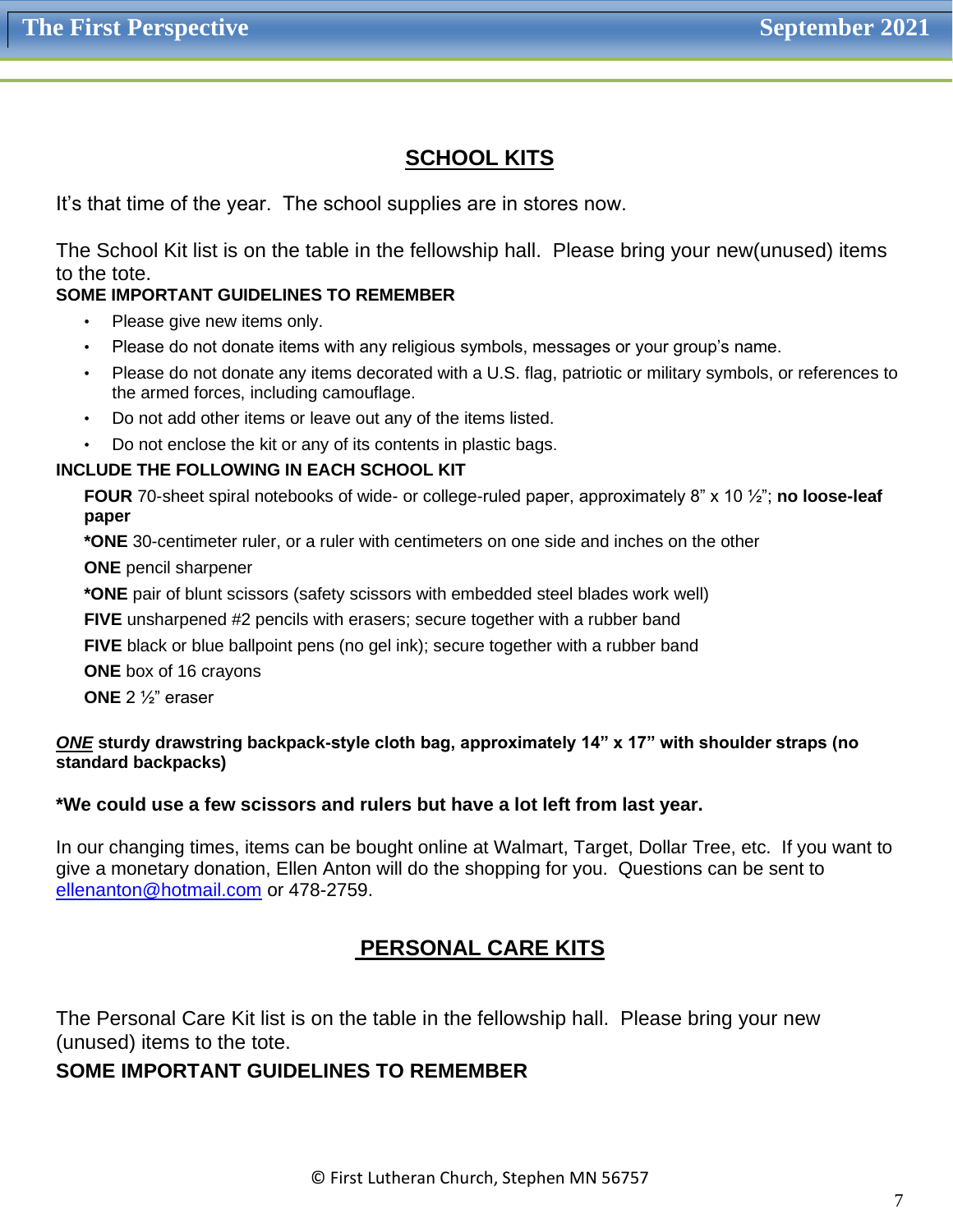- Be sure to shop for light- or medium-weight towels, which are easier for kit recipients to hand wash and air dry, take up less storage space and are considerably less expensive than the fluffier towels we may prefer to use.
- Please give new items only.
- Please do not donate items with any religious symbols, messages or your group's name.
- Please do not donate any items decorated with a U.S. flag, patriotic or military symbols, or references to the armed forces, including camouflage.
- Do not add other items or leave out any of the items listed.
- All items should be new and in good condition.
- Do not enclose the kit or any of its contents in plastic bags.

# **INCLUDE THE FOLLOWING IN EACH PERSONAL CARE KIT**

**ONE** light-weight bath-size towel (between 20" x 40" and 52" x 27"), dark color recommended

**TWO** or three bath-size bars of soap equaling 8 to 9 oz., any brand, in original wrapping

**ONE** adult-size toothbrush in its original packaging\*

**ONE** sturdy comb, remove packaging

**ONE** metal nail clippers (attached file optional), remove packaging

\* Toothbrush multi-packs may be used by sealing an individual toothbrush in a business-size envelope, no plastic bags or wrap.



# THRIVENT MEMBERS

Are you throwing away \$500 a year?

 Thrivent members have the opportunity, to use this money to help local or national causes. Questions? Contact Ellen Anton or Staci Winge



Please check the Lay Readers Sign Up sheet and add your name if you are willing to serve in this capacity. Thank you to all the Lay Reader who have contributed their reading talents during the last three months including:

**Nona Carl Jane Smidt Patsy Heggen Kris Ann Pietruszewski Melanie McGlynn Autumn Thompson** 

If you haven't been a Lay Reader in the past, find out what is involved by talking to Pat in the office. It is a great service opportunity that doesn't take much time.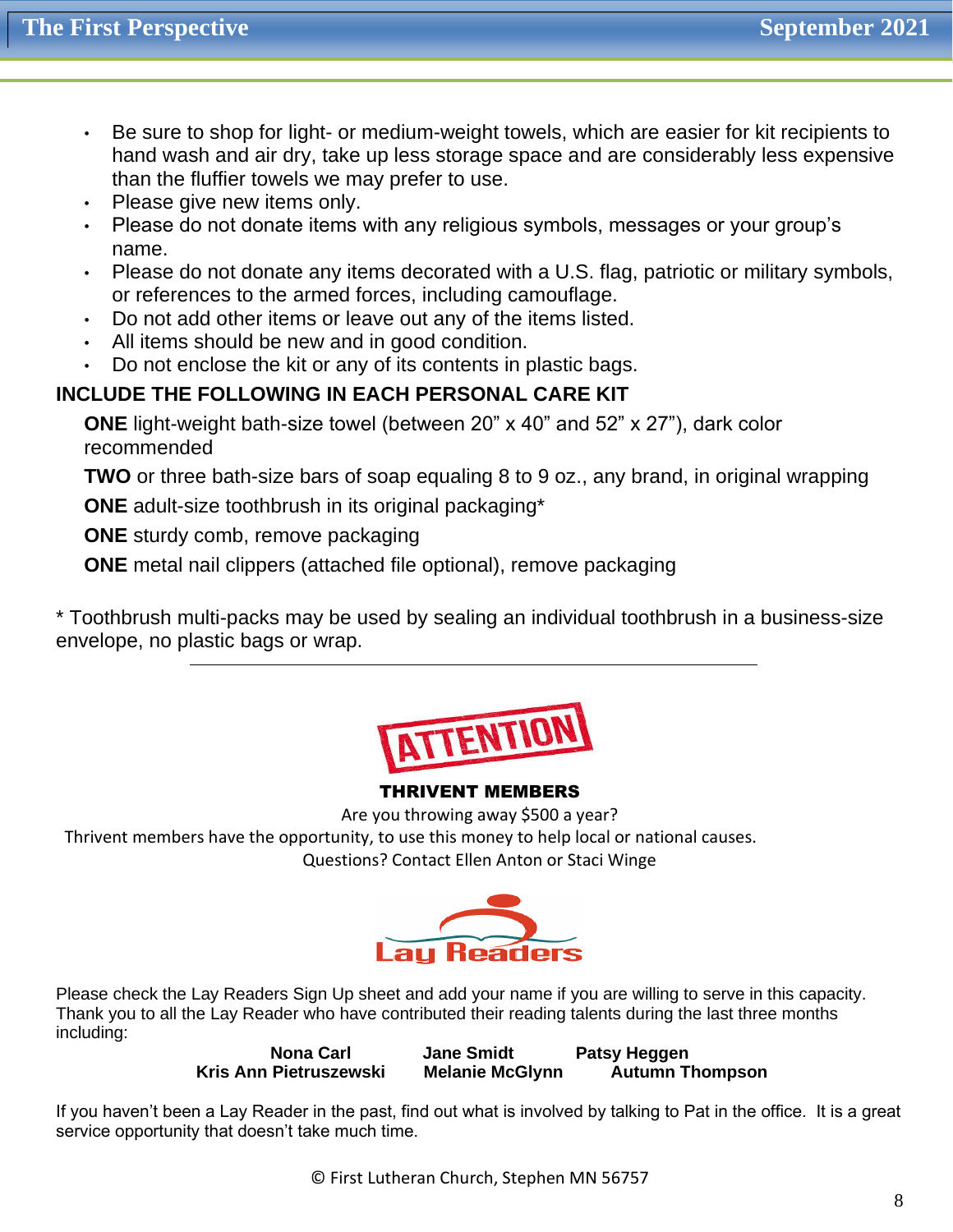# **SOCIAL MEDIA POLICY**

# **First Lutheran Church Parental/Guardian Consent Form**

This parental consent form is to both inform you and to request permission for your children's video/photo/image and personally identifiable information to be published on the congregation's newsletter, bulletin, Facebook page, website, or other social media outlets and publications.

As you are aware, there are potential dangers associated with the posting of personally identifiable information on a web site since global access to the Internet does not allow us to control who may access such information. These dangers have always existed; however, we as a congregation do want to celebrate your children and their work.

The law requires that we ask for your permission to use information about your child(ren). Pursuant to law, we will not release any personally identifiable information without prior written consent from you as parent or guardian.

Personal identifiable information includes student names, video, photo or image, residential addresses, e-mail addresses, and phone numbers. If you, as the parent or guardian, wish to rescind this agreement, you may do so at any time in writing by sending a letter to First Lutheran Church, PO Box 72, Stephen, MN 56757 and such rescission will take effect upon receipt.

#### **Check one of the following choices:**

I/We GRANT permission for this/these child(ren) to be video-taped/photographed and for their image and all other personal identifiers listed above to be published on the congregation's website, newsletter, bulletin, Facebook page, or other social media outlets and publications.

I/We DO NOT GRANT permission for video/photos/images that include this/these child(ren) to be published on the congregation's website, newsletter, bulletin, Facebook page, or other social media outlets and publications.

Print name of Youth/Child(ren): \_\_\_\_\_\_\_\_\_\_\_\_\_\_\_\_\_\_\_\_\_\_\_\_\_\_\_\_\_\_\_\_\_\_\_\_\_\_\_\_\_\_\_\_\_\_\_\_\_\_\_\_\_\_\_\_\_\_

Print name of Parent/Guardian:  $\blacksquare$ 

Signature of Parent/Guardian: \_\_\_\_\_\_\_\_\_\_\_\_\_\_\_\_\_\_\_\_\_\_\_\_\_\_\_\_\_\_\_\_\_\_\_\_\_\_\_\_\_\_\_\_\_\_\_\_\_\_\_\_\_\_\_\_\_\_\_

Relationship to Youth/Child(ren): \_\_\_\_\_\_\_\_\_\_\_\_\_\_\_\_\_\_\_\_\_\_\_\_\_\_\_\_\_\_\_\_\_\_\_\_\_\_\_\_\_\_\_\_\_\_\_\_\_\_\_\_\_\_\_\_\_

Date: \_\_\_\_\_\_\_\_\_\_\_\_\_\_\_\_\_\_\_\_\_\_\_\_\_\_\_\_\_\_\_\_\_\_\_\_\_\_\_\_\_\_\_\_\_\_\_\_\_\_\_\_\_\_\_\_\_\_\_\_\_\_\_\_\_\_\_\_\_\_\_\_\_\_\_\_\_\_

*For more information/questions, please contact Connie Troska at ctroska@wiktel.com or 218-991-2576*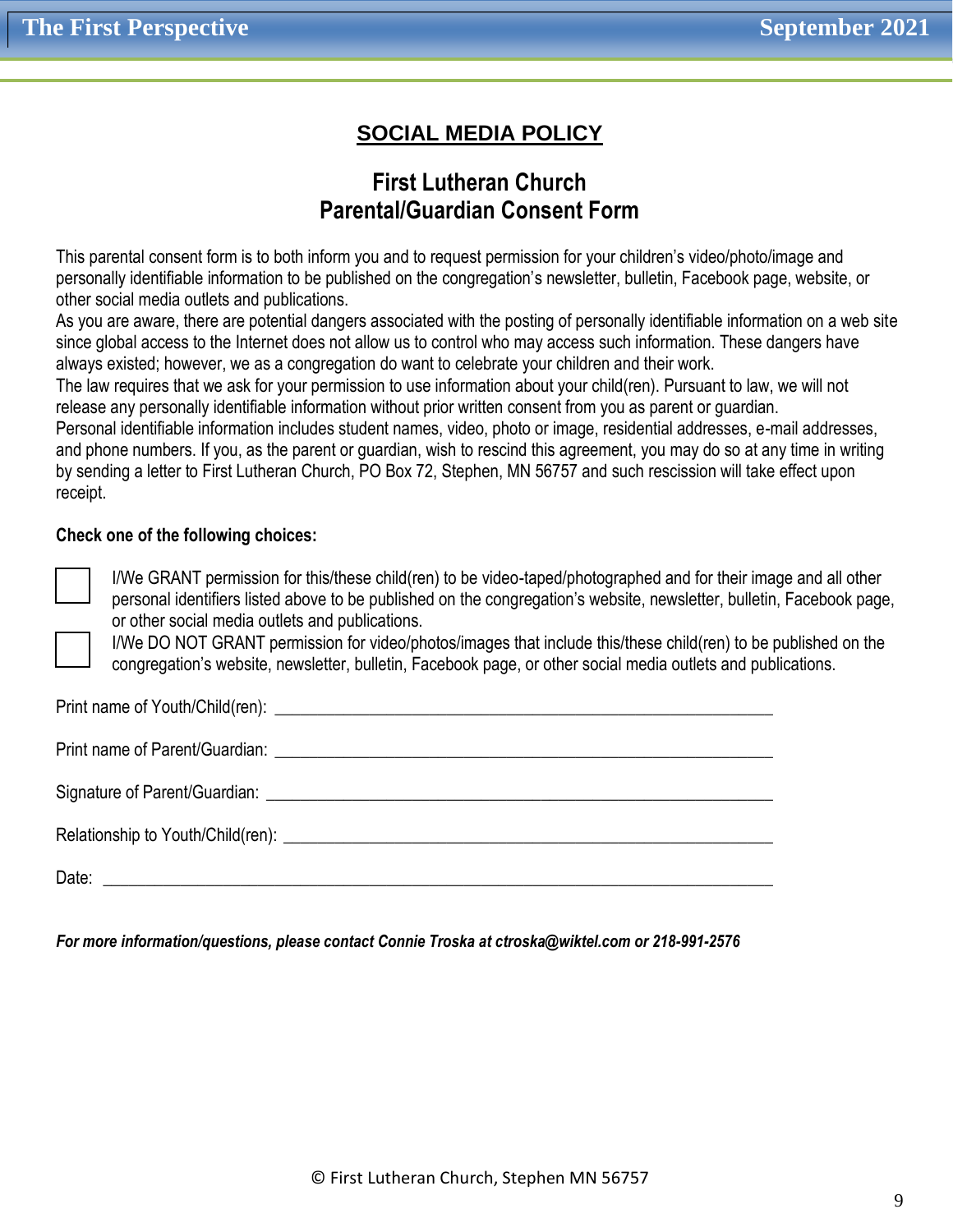

# **Northwest Minnesota Synod News**

August 26, 2021 Beloved in Christ of the Northwestern Minnesota Synod,

Greetings in the name of our Lord and Savior, Jesus Christ, who was and is and is to come! As I write this from my home in Detroit Lakes, it is raining here and across much of our region. I am giving thanks for this respite from the drought, even as I continue to pray for farmers and ranchers whose livelihoods have been so severely impacted. Thank you for your prayers and for your good work serving your neighbors in your local communities of our Northwestern Minnesota Synod!

Speaking of "respite," we enjoyed a brief one from the pandemic this summer when we were able to remove our masks and return to gathering without restrictions. However, I have recently begun wearing a mask again when I am among you indoors due to the increasing spread of the Delta variant of the virus. Believe me, I am as disheartened to be writing this message as you are to be receiving it!

The Minnesota Department of Health and the Centers for Disease Control and Prevention strongly recommend the wearing of masks indoors by both vaccinated and unvaccinated people. Masks have been proven to greatly limit the spread of this virus. The new variant is twice as contagious, and studies suggest that even vaccinated people who are asymptotic for disease may still spread the virus to unvaccinated people who could then become ill with COVID-19. Accordingly, I am recommending that worshippers in our congregations return to wearing masks indoors in order to protect our neighbors from this disease.

As always, we are guided by faith, facts and love. We have faith that God has called people into vocations of public health, medicine and pharmaceutical research, and through them God is protecting us. I have heard some say that they don't need to be vaccinated or wear masks because they trust God. To quote Martin Luther, "This is not faith in God; this is testing him." (See Luke 4:9-13 or [this pastoral guidance from Martin Luther!](https://nwmnsynod.us19.list-manage.com/track/click?u=f52e21d74e22a27bb1c260f9d&id=e0e90e6e32&e=4e15ae44c5)) Yes, sometimes God intervenes with miracles, but miracles are rare. In between the miracles, God is still at work. Christians trust that God is protecting us through our God-given skills and vocations, and through gifts like vaccines that are derived from God's good creation.

I believe that soon we'll be free of this pandemic. Experts tell us that will happen when the vaccination rate gets above 70%. It currently stands at around 50% or lower for most of our counties. The good news is that with the spread of the Delta variant, vaccination rates are also rising. If you are hesitating for religious reasons, then please hear me clearly: as your Synod's called Pastor, I am telling you that there are no religious reasons to refuse the vaccine and lots of religious reasons to receive it.

#### © First Lutheran Church, Stephen MN 56757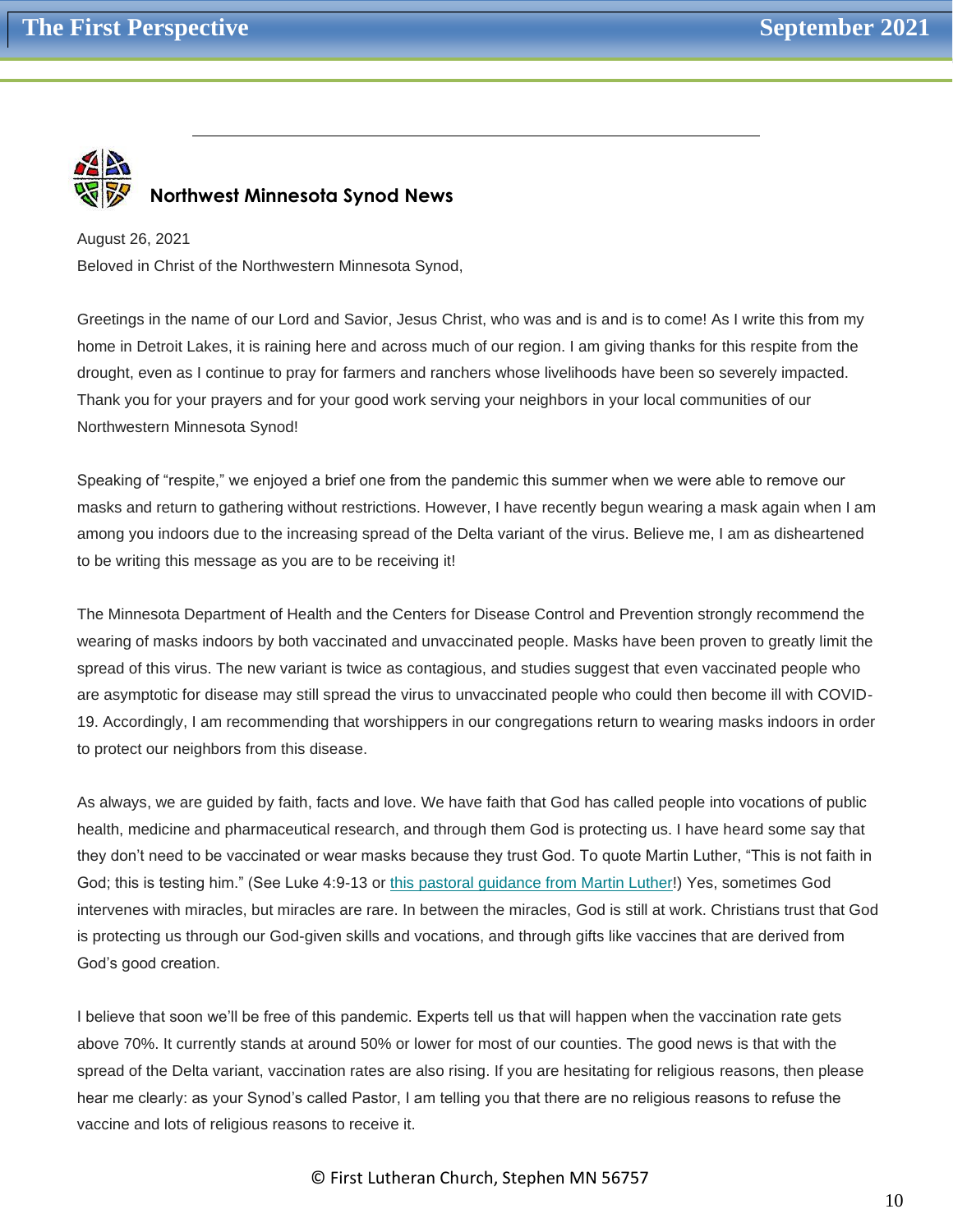Besides being guided by our faith, we are also guided by facts. In this matter, the relevant fact is the rapidly rising case numbers in all of our Synod.

Finally, we are guided by love. You and I may not fear getting the virus, but we all should be concerned about the possibility that we could unintentionally spread the virus to vulnerable neighbors who could become sick or even die. This is how we follow Jesus. We use our God-given freedom, not for ourselves, but for our neighbor – like Jesus did for us when He freely chose death on a cross for you and me.

Thank you for your faithfulness in the Gospel! I look forward to seeing you in my travels or over Zoom sometime soon. Mask or no mask, the Holy Spirit is still gathering us to be her faithful church!

In Christ our Brother,

Veral

Pastor Bill Tesch Bishop of the Northwestern Minnesota Synod of the ELCA For a link to this letter on the website, [click here.](https://nwmnsynod.us19.list-manage.com/track/click?u=f52e21d74e22a27bb1c260f9d&id=b0a3c9b97d&e=4e15ae44c5) To watch Bishop Bill's new video on masking, [click here.](https://nwmnsynod.us19.list-manage.com/track/click?u=f52e21d74e22a27bb1c260f9d&id=7fca13b2d2&e=4e15ae44c5)

| <b>USHERS &amp; ACOLYTES</b> |                                        |                                                        |  |
|------------------------------|----------------------------------------|--------------------------------------------------------|--|
| <b>Date</b>                  | <b>Acolytes</b>                        | <b>Ushers</b>                                          |  |
| 09/05                        | Shay Setterholm &<br>Ashton Setterholm | Gale Frei, Fanny<br>Schaefer, Larry &<br>Karen Nybladh |  |
| 09/12                        | Colin McGregor &<br>Carly Pagnac       | Brian & Betsy<br>Jensen Family                         |  |
| 09/19                        | Ty Winge & Nick<br>Winge               | Korey & Eiley<br>Sundby, Josh &<br>Alissa Sundby       |  |
| 09/26                        | Abby McMahon &<br>Jace McMahon         | Michael & Stephanie<br>Pagnac, Carl &<br>Connie Troska |  |

| <b>COFFEE SERVERS</b>    |                                           |  |  |  |
|--------------------------|-------------------------------------------|--|--|--|
| Leader: Ken & Pat Heggen |                                           |  |  |  |
| 09/05                    | Pat & Kenny Heggen, Jim & Laurie Reuille, |  |  |  |
|                          | Whitney Weisenberger & Matt Kroulik       |  |  |  |
| 09/12                    | Mike & Stephanie Pagnac                   |  |  |  |
|                          | Jon & Amanda Anderson                     |  |  |  |
| 09/19                    | Roger & Jane Smidt                        |  |  |  |
|                          | Jess & Paul Rogus                         |  |  |  |
| 09/26                    | Chris & Angie Mills                       |  |  |  |
|                          | John Jensen & Betty Pikop                 |  |  |  |

# **ACOLYTES/USHERS:**

**Please note the dates that you are scheduled to acolyte/usher for Sunday Worship. If you are not able to serve that Sunday, please find a substitute and notify the office, (4783895) by Thursday of the change so that the bulletin can be printed with the correct names. Thank You.**

# **SERVANT LISTS**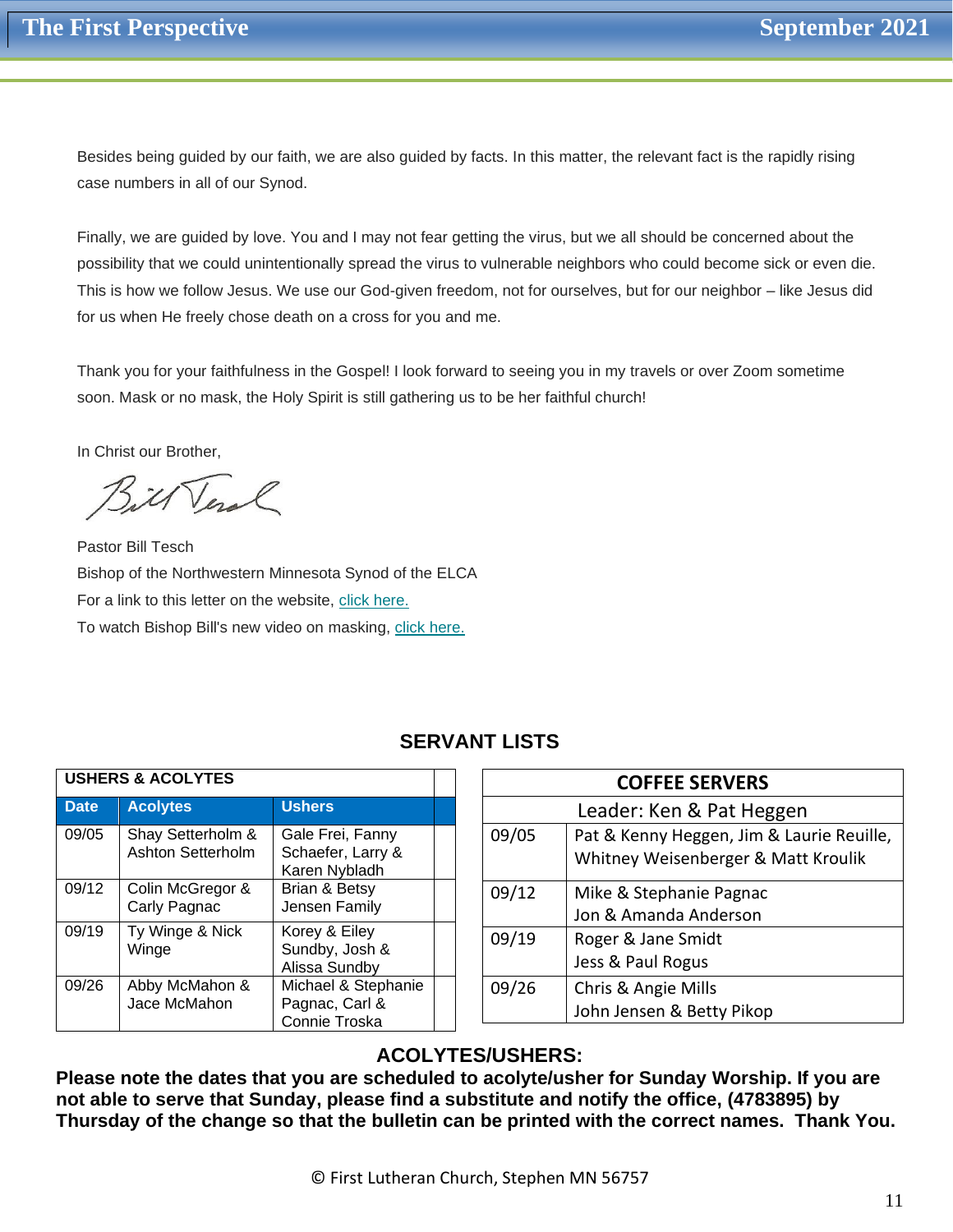# **Usher Duties – updated 2015**

If possible, arrive 45 minutes before the worship service begins - Fold the service bulletins – tri-fold. From time to time there may be an insert for the bulletin, please insert this as you fold the bulletins…or… you may hand it out separately.

On communion Sundays, make sure the registration sheets are set up on the little round table, along with some pens/pencils. At a COMMUNION service, if you notice a worshiper has difficulty with mobility, offer them the option for the Pastor to give them communion in the pew. Assure them that this is NO bother…we do it all the time… When you come forward to usher out for communion, please remind the pastor of the location of the worshipper who would like communion …as to where they are sitting in their pew.

If church pews need to be reserved, Baptisms, Confirmations etc. Place the "Reserve" signs on the designated pews. On BAPTISM Sundays, just before the service starts, the gold Baptismal pitcher will need to be filled with hot water, brought forward and poured into the Baptismal fount.

Greet worshipers and distribute the bulletins on Sundays and other worship times.

Check to see if the acolytes are present

Ring the church bell (7 times): at 8:45 a.m. and at 8:55 am – use the clock in the fellowship hall for the official time

Count all the people in attendance, all adults, children, acolytes, organist, ushers, and Pastor. Record the attendance number on the sheet found in the guest book stand by the east sanctuary door.

Take the offering when indicated in the service bulletin, after the collection bring the offering plates forward to Pastor. The plates are in the guest book stand.

The 1<sup>st</sup> and  $3^{rd}$  Sundays of each month, Christmas, Maundy Thursday, and Easter – there is Holy Communion. The bread and wine trays are in the kitchen (return dishes, dish towel covering, stack the trays, cover, and drape the designated linen cloths over the sacraments, bring the trays forward to the altar at the same time as the offering is brought forward. After the pre-communion liturgy, usher the congregates forward to partake in the sacrament.

After the close of the service, proceed up the side aisles and usher the worshipers out.

Pick up old bulletins, trash, and belongings left in the pews after the dismissal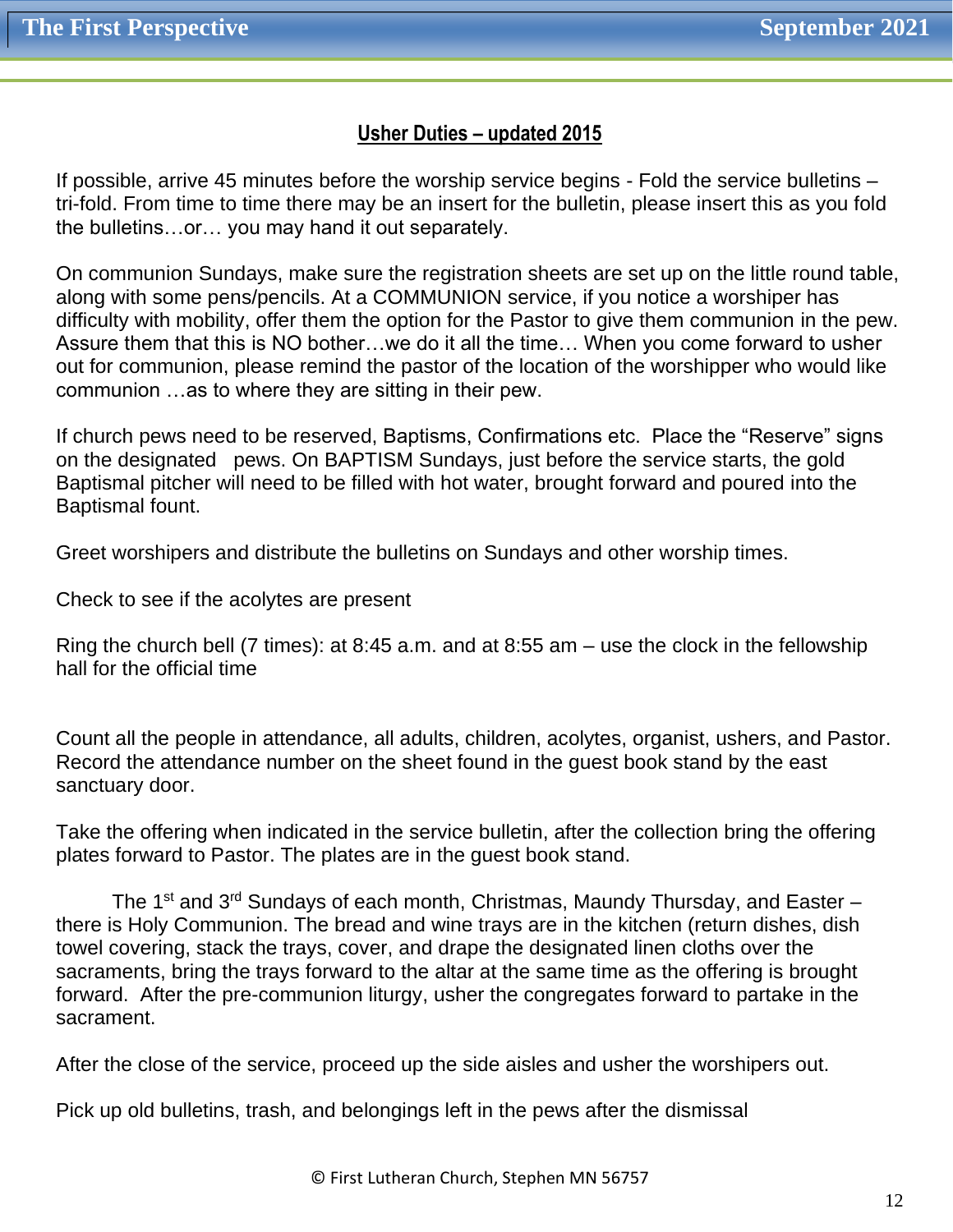Place 4 or so bulletins in each of the information racks:1 in bell tower entry, I by east door and 2 in west entry…unused bulletins or gently used bulletins can be used for this purpose.

Take the money sack from the guest book stand, put the money that is in the offering plates on the altar into the money sack, return the offering plates to the guest book stand, place the money bag in the top file drawer on the right- hand side of the desk in the secretary's office. Extinguish the big candle, and if the sanctuary is empty of people, shut off the lights and sound system - you are now finished and free to leave. THANK YOU for helping to make our worship experience meaningful for the worshippers. You are an important part of the worship team.

# **IMPORTANT DATES**

# **SEPTEMBER ANNIVERSARIES**

- 09/01 Myron & Diane Danielson
- 09/06 Kenneth & Patsy Heggen
- 09/17 Bruce & Aase Hamnes
- 09/18 Dwaine & Sandie Rud

Sandy Novak

09/30 David & Debbie Benson

# **SEPTEMBER BIRTHDAYS**

| 09/02 | <b>Brooklyn Ness</b> | 09/13 | Jon Petersen       | 09/20 | <b>Kelly Clausen</b>    |
|-------|----------------------|-------|--------------------|-------|-------------------------|
| 09/05 | Ellen Anton          | 09/14 | Cindy Field        | 09/26 | James Parker            |
| 09/05 | Shianne Kostrezewski |       |                    | 09/27 | Mike Benson             |
| 09/05 | <b>Connor Rogus</b>  |       | 09/15 Carly Pagnac | 09/27 | Emma Rustad             |
| 09/07 | <b>Kinley Parker</b> | 09/15 | Decker Thompson    | 09/27 | Michelle Weberg         |
| 09/08 | David Benson         | 09/16 | <b>Stub Bazey</b>  | 09/28 | <b>Christian Jensen</b> |
| 09/10 | <b>Brady Pagnac</b>  | 09/17 | Patsy Heggen       | 09/27 | <b>Cliff Nyland</b>     |
| 09/11 | Amanda Anderson      | 09/17 | <b>Tim Paulson</b> | 09/29 | Michelle Sharpen        |
| 09/13 | <b>Gannon Nelson</b> | 09/19 | <b>Isaac Black</b> |       |                         |
|       |                      |       |                    |       |                         |

## **AUGUST MEMORIALS**

| <b>Sandy Novak</b>            |                              |
|-------------------------------|------------------------------|
| Ralph & Audrey Swendseid      | Door Fund                    |
| Paul Olsonawski               |                              |
| Steve & Melanie McGlynn       | <b>FreeNote Harmony Park</b> |
| In Honor of Pr. Mike Schendel |                              |
| Shirley Dammann Chamberlain   | Door Fund                    |
| <b>Phyllis Sunsdahl</b>       |                              |
| Shirley Dammann Chamberlain   | Door Fund                    |
| <b>Kenny Poole</b>            |                              |
| AI & Ellen Anton              | <b>FreeNote Harmony Park</b> |
| Donna (Hoeper) Boudreau       |                              |
| John& Shawna Peterson         | Door Fund                    |
| <b>Kathy Friederichs</b>      |                              |
| Robert & Dianne Dammann       | Door Fund                    |
|                               |                              |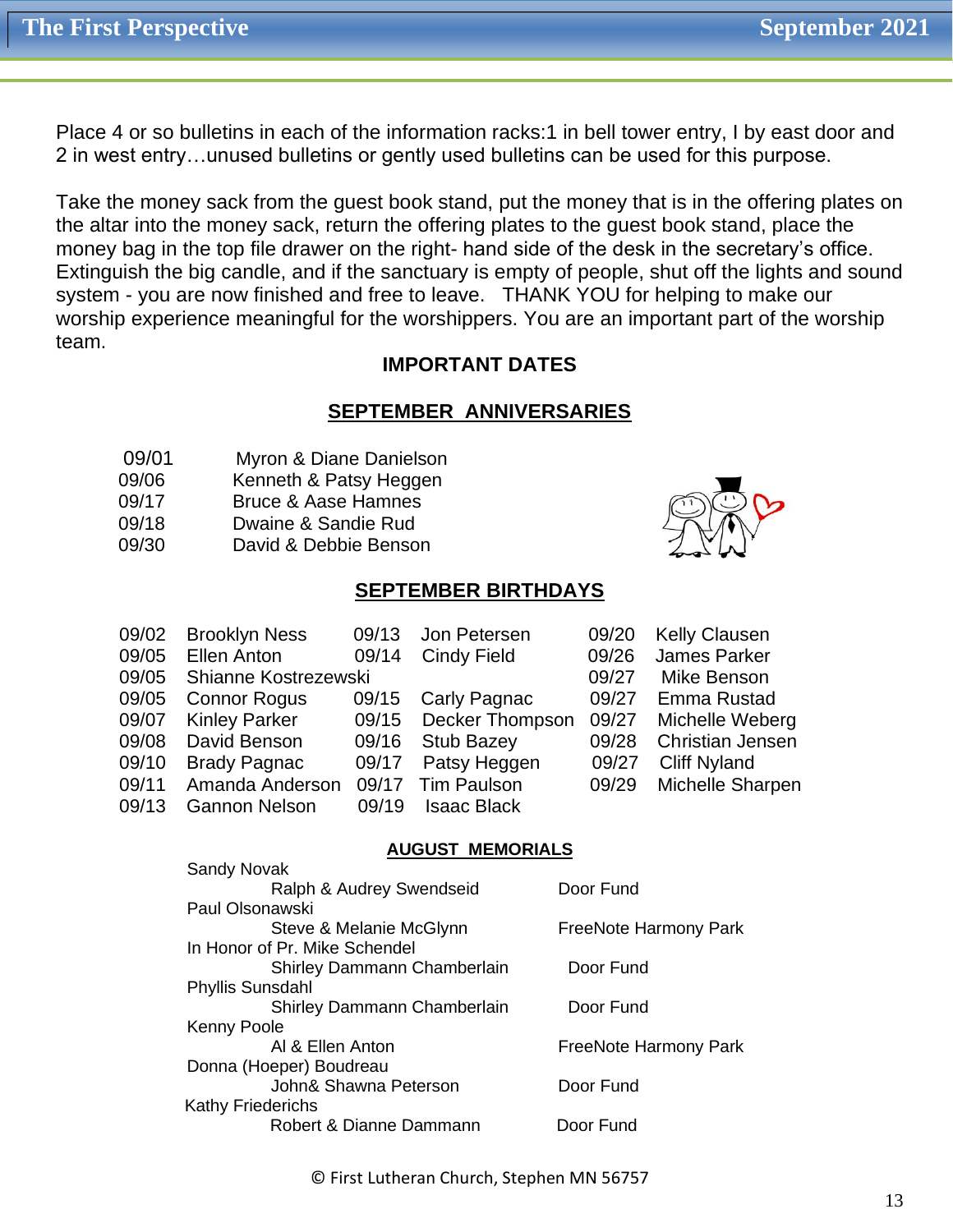# **ANOTHER OPPORTUNITY TO SERVE**

The church is looking for individuals or groups to lead the hymns during the worship services. This is for any anyone or group willing to take a Sunday to join the congregation and lead with a microphone. Please call the church office for details.

# **BACKPACK BLESSING**

All school children are encouraged to bring their school back packs to church on Sunday, September 12<sup>th</sup> for a special blessing. SAM Marilyn Grandstrand will be doing a special blessing on all the back packs that our children carry to school.

# **A Little Humor for your day----**

Being a Christian isn't a position, it's a process.

God invites us to drop our burden on Him. And unlike the dry cleaning, we don't have to pick it up again.

God loves to get knee-mail.

Forgiveness pardons the offender and frees the offended.

# **First Lutheran Church Council Minutes July 28, 2021**

**Member Present:** Deanna Swendseid, Connie Troska, Al Anton, Kelsey Anderson, Melanie McGlynn, Gannon Nelson, Krissy McMahon, Jessica Rogus, Betsy Jensen, and Shawna Peterson.

Also in attendance, Ellen Anton and Patsy Heggen.

President Deanna called the meeting to order.

Devotions read by Melanie.

#### **Secretary's report:**

Correction to the minutes from the June 30, 2021, meeting. Pastor Mike Schendel's last Sunday service at First Lutheran will be July  $18<sup>th</sup>$ .

Motion by Connie to accept the June 30, 2021, minutes as corrected, second by Melanie. All in favor, motion carried.

**Treasurer's report:** Monthly offerings for June totaled \$7,011.00. All the bills have been paid. Motion by Krissy to accept the Treasurer's report as printed, second by Gannon. All in favor, motion carried.

# **Membership changes:**

None.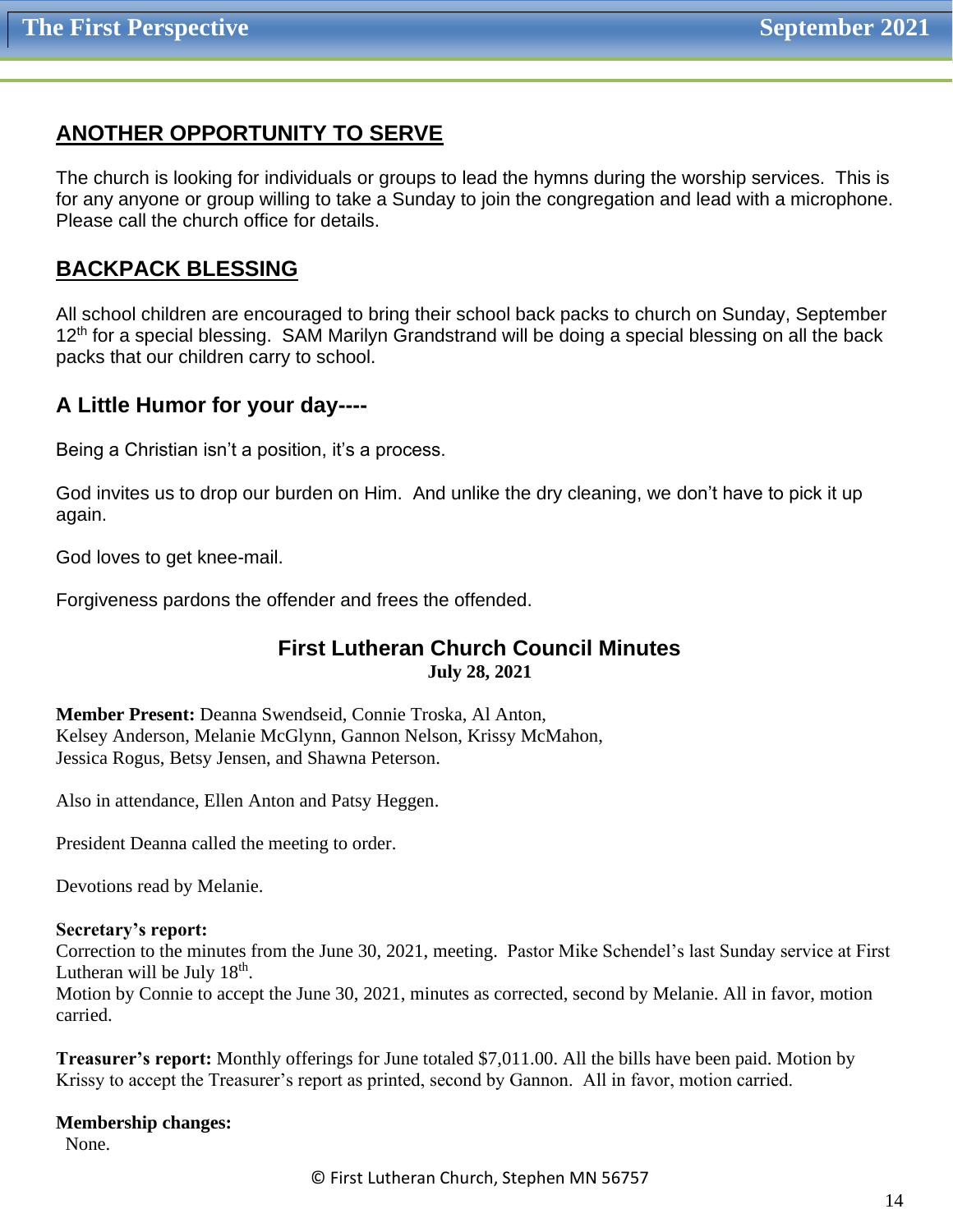#### **Committee reports**

 **Deacons:** The Deacons have pulpit supply for July 25 to August 15.

 **Trustees:** The fire escape is scheduled to be painted sometime in August. A coded lock will be installed on the door to the choir loft, where the equipment for broadcasting services is housed. The sign outside the church has been scraped and painted. It will be leveled at a later date.

 **Parish Education:** Kelsey has started looking for teachers for Wednesday School. Please contact her if you are interested in helping with this program.

 **Trust Fund:** The Trust Fund committee met in July and awarded scholarships.

**Stewardship:** Harvest Festival is being planned for September 19<sup>th</sup> from 4:30-6:30 PM.

## **Old Business:**

Three instruments have been ordered for the Freenotes Harmony Music Park.

A new fund has been started for a lighted/electronic sign, to replace the current church sign. The new sign is in gratitude for Pastor Mike's 36 years of service to First Lutheran. Donations and memorials can be designated to this fund.

## **New Business:**

Motion by Al, second by Melanie to have the First Lutheran Church contract with Synodical Authorized Minister (SAM) Marilyn Grandstrand to be our interim minister. This contract will run from August 16, 2021 through August 15, 2022 (unless we are able to call an ordained minister before then). All in favor, motion carried.

 **Tim Peterson, pulpit supply minister, has requested his salary be donated to a local back to school project.**  *Kelsey made a motion, second by Betsy to have Connie purchase a computer for the secretary's office. All in favor, motion carried.*

 *Motion by Betsy, second by Kelsey to let Kari Jo (Paulson) O'Keefe teach piano lessons at the church. All in favor, motion carried.*

 *Motion made by Connie, second by Gannon to charge Pastor Mike \$100.00 to rent the parsonage for the month of August. All in favor, motion carried.*

 *Loose Change for August will go to Marshall County Social Service for their 'Back to School Back Pack' program.*

Kelsey made a motion to adjourn, second by Jess. All in favor, motion carried.

The next meeting will be September  $1<sup>st</sup>$  at 7pm. Meeting adjourned with the Lord's Prayer.

Shawna Peterson Church Council Secretary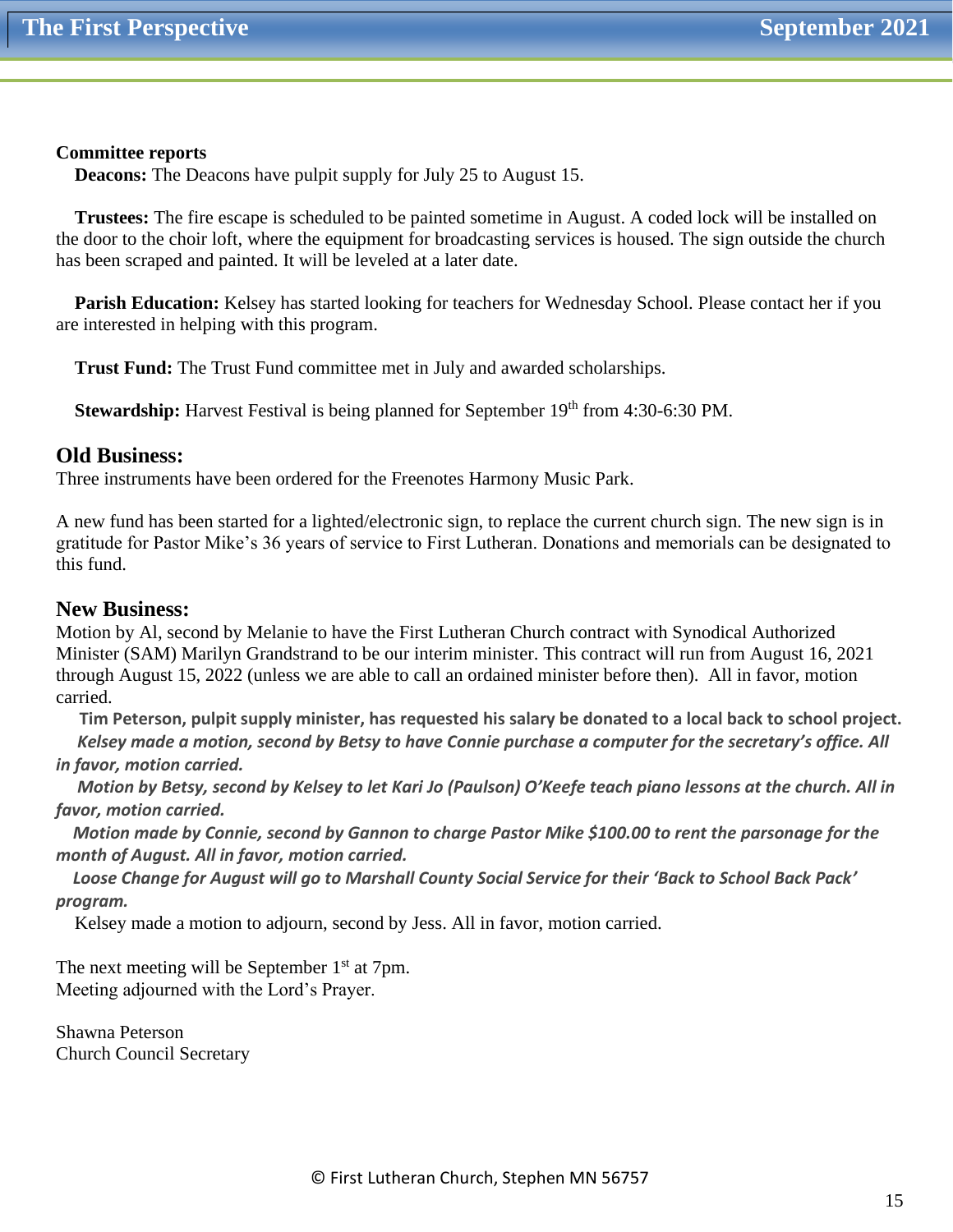# **SEPTEMBER 2021**

| <b>Sunday</b>                                                                                                                                                            | <b>Monday</b>                                  | <b>Tuesday</b>                       | Wednesday                 | <b>Thursday</b> | <b>Friday</b>           | <b>Saturday</b> |
|--------------------------------------------------------------------------------------------------------------------------------------------------------------------------|------------------------------------------------|--------------------------------------|---------------------------|-----------------|-------------------------|-----------------|
|                                                                                                                                                                          |                                                |                                      | $\mathbf{1}$              | $\mathbf{2}$    | $\overline{\mathbf{3}}$ | 4               |
|                                                                                                                                                                          |                                                |                                      | 7:00 PM-Church<br>Council |                 |                         |                 |
|                                                                                                                                                                          | 6                                              | $\overline{7}$                       | ${\bf 8}$                 |                 |                         |                 |
| 9:00 AM -Worship<br>Service w/ Holy<br><b>Communion in-person</b><br>& live on Facebook                                                                                  | HAPPY<br><b>LABOR DAY</b>                      | <b>First Day of</b><br><b>School</b> |                           |                 |                         |                 |
| 12                                                                                                                                                                       | 13                                             | 14                                   | 15                        | 16              | 17                      | 18              |
| 9:00 AM-Worship<br>Service w/ backpack<br>blessing in-person &<br>live on Facebook                                                                                       | 7:00 PM-Martha/Ruth<br><b>Circle at Church</b> | 9:30 AM--<br>Quilting                |                           |                 |                         |                 |
| 19                                                                                                                                                                       | 20                                             | 21                                   | 22                        | 23              | 24                      | 25              |
| 9:00 AM -- Worship<br>Service w/ Holy<br><b>Communion in-person</b><br>& live on Facebook<br><b>Loose Change</b><br>Sunday*<br>4:30-6:30 PM--<br><b>Harvest Festival</b> |                                                |                                      |                           |                 |                         |                 |
| 26                                                                                                                                                                       | 27                                             | 28                                   | 29                        | 30              |                         |                 |
| 9:00 AM-Worship<br>Service in-person &<br>live on Facebook                                                                                                               |                                                | 9:30 AM--<br>Quilting                |                           |                 |                         |                 |
|                                                                                                                                                                          |                                                |                                      |                           |                 |                         |                 |
| * Loose change goes<br>to Northland Rescue<br><b>Mission</b>                                                                                                             |                                                |                                      |                           |                 |                         |                 |
|                                                                                                                                                                          |                                                |                                      |                           |                 |                         |                 |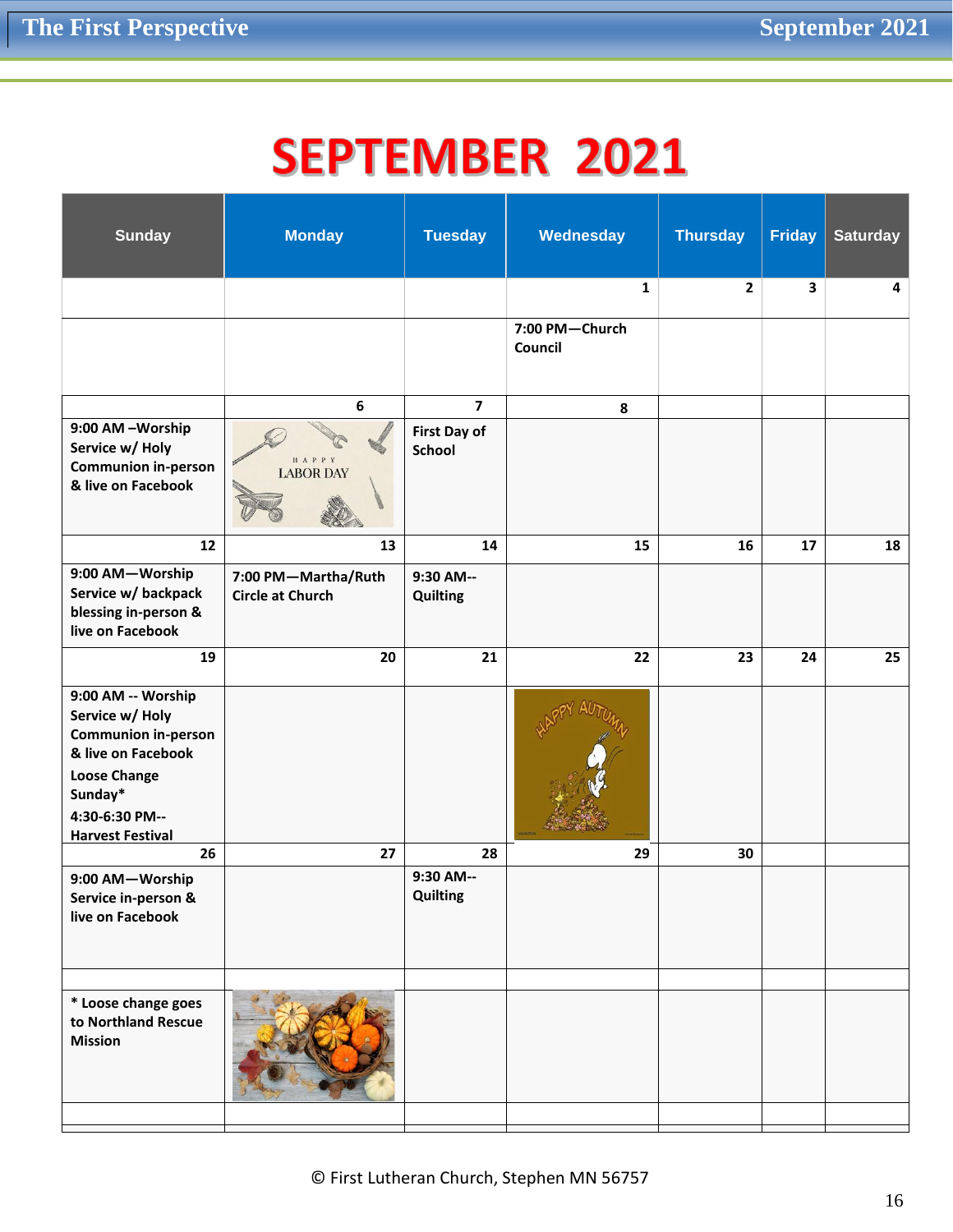**THE FIRST PERSPECTIVE FIRST LUTHERAN CHURCH P.O. Box 72 STEPHEN MN 56757**

**NON-PROFIT ORGANIZATION US POSTAGE PAGE STEPHEN, MN PERMIT NO. 1**

# **September 2021**

At the lake? Don't forget to mail in your pledge for the weekly Worship services you missed.

#### **Ministers to our Parish:**

Patsy Heggen– Parish Secretary 218-478-3895 (church) All the Members of First Lutheran Church Published Monthly by the Congregation of First Lutheran Church, Stephen MN.